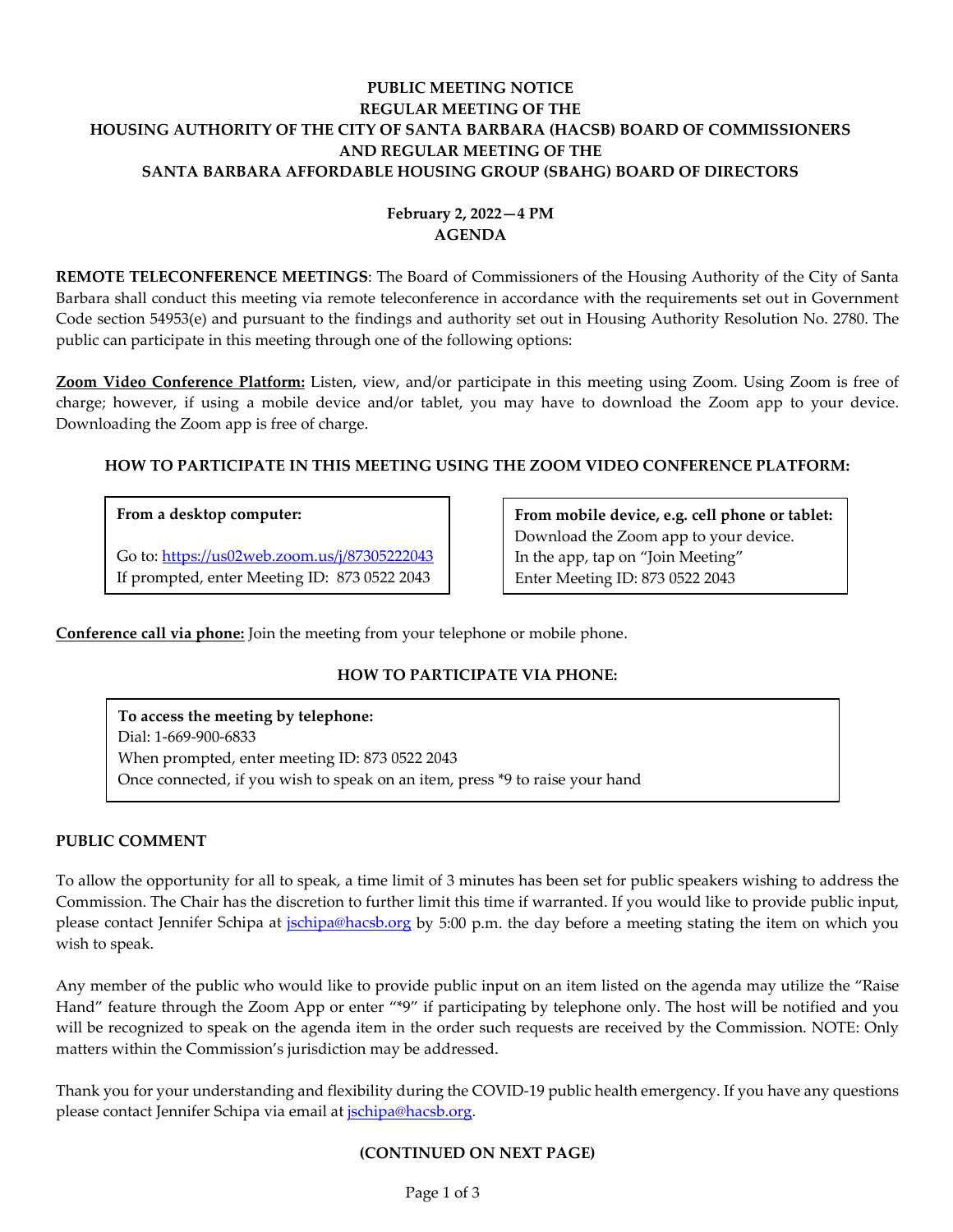- **I. Roll Call \_\_\_\_\_\_\_** Rowell \_\_\_\_\_\_\_ Wheatley \_\_\_\_\_\_\_ Boss \_\_\_\_\_\_\_ Almengor Faulstich Fenger Muñoz \_\_\_\_\_\_\_
- **II. Public Comment** Any member of the public may address the Housing Authority Commission and SBAHG Directors for up to three minutes on any subject within the jurisdiction of the Housing Authority and/or SBAHG that is not scheduled for a public discussion before them. The total time for this item is ten minutes.

## **III. Consideration of Minutes**

To be taken under Consent Calendar below.

## **IV. Bills and Communications**

- 1. [Emails regarding El Zoco.](https://hacsb.org/download/meetings_2022/items/february/Item-IV.1_El-Zoco-Emails.pdf)
- [2. Letter from HUD selecting HACSB for Move to Work Landlord Incentives Cohort Demonstration Program.](https://hacsb.org/download/meetings_2022/items/february/Item-IV.2_HUD-MTW-Selection-Letter.pdf)
- **V. Consent Calendar** *The following Consent Calendar items will not usually require discussion by the Commission. Items on the Consent Calendar may be approved by a single motion. Any Consent Calendar item is open for discussion and a separate vote by the Commission upon request of any Commissioner. Should a member of the public wish to comment on an item on the Consent Calendar below, please come forward to speak at the time the Commission considers the Consent Calendar.*

## **1. Subject: Consideration of Minutes**

Recommendation: That the HACSB Commission [and SBAHG Board approve the Minutes of their December](https://hacsb.org/download/meetings_2022/items/february/Item-V.1_Minutes-12-01-2021.pdf) 1, 2021 Regular Meeting.

### **2. Subject: Consideration of Minutes**

[Recommendation: That the HACSB Commission and SBAHG Board approve the Minutes of their December](https://hacsb.org/download/meetings_2022/items/february/Item-V.2_Minutes-12-29-2021-Special-Meeting.pdf) 29, 2021 Special Meeting.

### **3**. **Subject: Consideration of Minutes**

[Recommendation: That the HACSB Commission and SBAHG Board approve the Minutes of their January 26,](https://hacsb.org/download/meetings_2022/items/february/Item-V.3_Minutes-01-26-2022-Special-Meeting.pdf) 2022 Special Meeting.

### **VI. Report of Executive Director**

# **1. Subject: Assignment and Assumption of Property Management Agreements at Garden Court and The Gardens on Hope**

Recommendation: That the Commission/Board: (1) approve the assignment and assumption of the property management agreements for both Garden Court and The Gardens on Hope from Parsons Group Inc. to Parsons Family Management LLC; and (2) authorize an amendment to the Management Agreement between the [Housing Authority and Parsons Family Management, LLC \("Parsons"\) for The Gardens on Hope, ratifying the](https://hacsb.org/download/meetings_2022/items/february/Item-VI.1_Property-Management-Agreements-Ratification.pdf) payment to Parsons of a one-time fee of \$7,500 and an increase to the monthly management fee from \$7,000 to \$8,000 per month, as of November 2021, to facilitate the final setup and ongoing accounting of separate financials between property operations and optional service package.

# **2. Subject: Extension of General Counsel Contract with Price, Postel & Parma LLP for the Period April 1, 2022 through March 31, 2024**

Recommendation: That the Commission approve the Extension of Contract for Legal Services with Price, Postel [& Parma LLP and authorize the Housing Authority's Executive Director/CEO to execute same on behalf of the](https://hacsb.org/download/meetings_2022/items/february/Item-VI.2_General-Counsel-Contract-Extension.pdf) Authority.